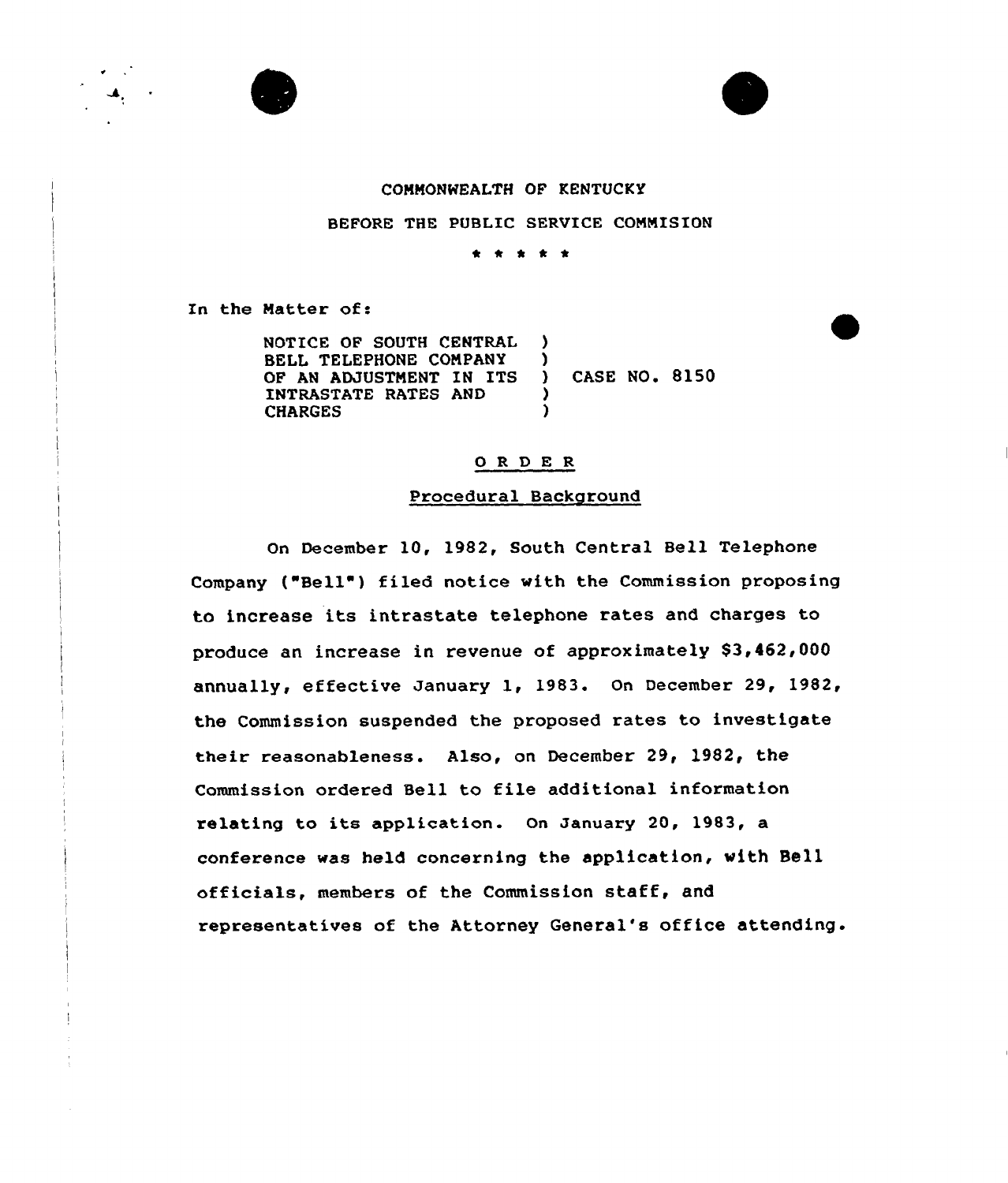



#### Absorption

Bell's filing represents the third phase of the 4-year phase-in authorized for the expensing of station connections  $\cdot$  and is in accordance with procedures approved in the Commission's Order entered August 11, 1981. Those procedures allowed Bell to file tariffs to recover the additional expenses incurred through the phasing-in of the expensing of station connections. The Commission further required that to be eligible for the full revenue recovery from the additional expensing of station connections, Bell had to meet a strict absorption test as follows:

> Sell must, moreover, demonstrate, based on actual results, adjusted solely for the<br>effect of rate increases, that absorption<br>of these increased costs would result in of these increased costs would result in Bell not achieving the return on equity building the controlling chere.

Subsequently, on Nay 5, 1982, the Commission entered an Order further defining the absorption criteria for this test. Bell's filing for the third phase meets the criteria set forth in the Commission's Order of Nay 5, 1982. Based on these criteria Bell cannot absorb any of the proposed increase.

<sup>1</sup> Order entered August ll, 1981, page 20.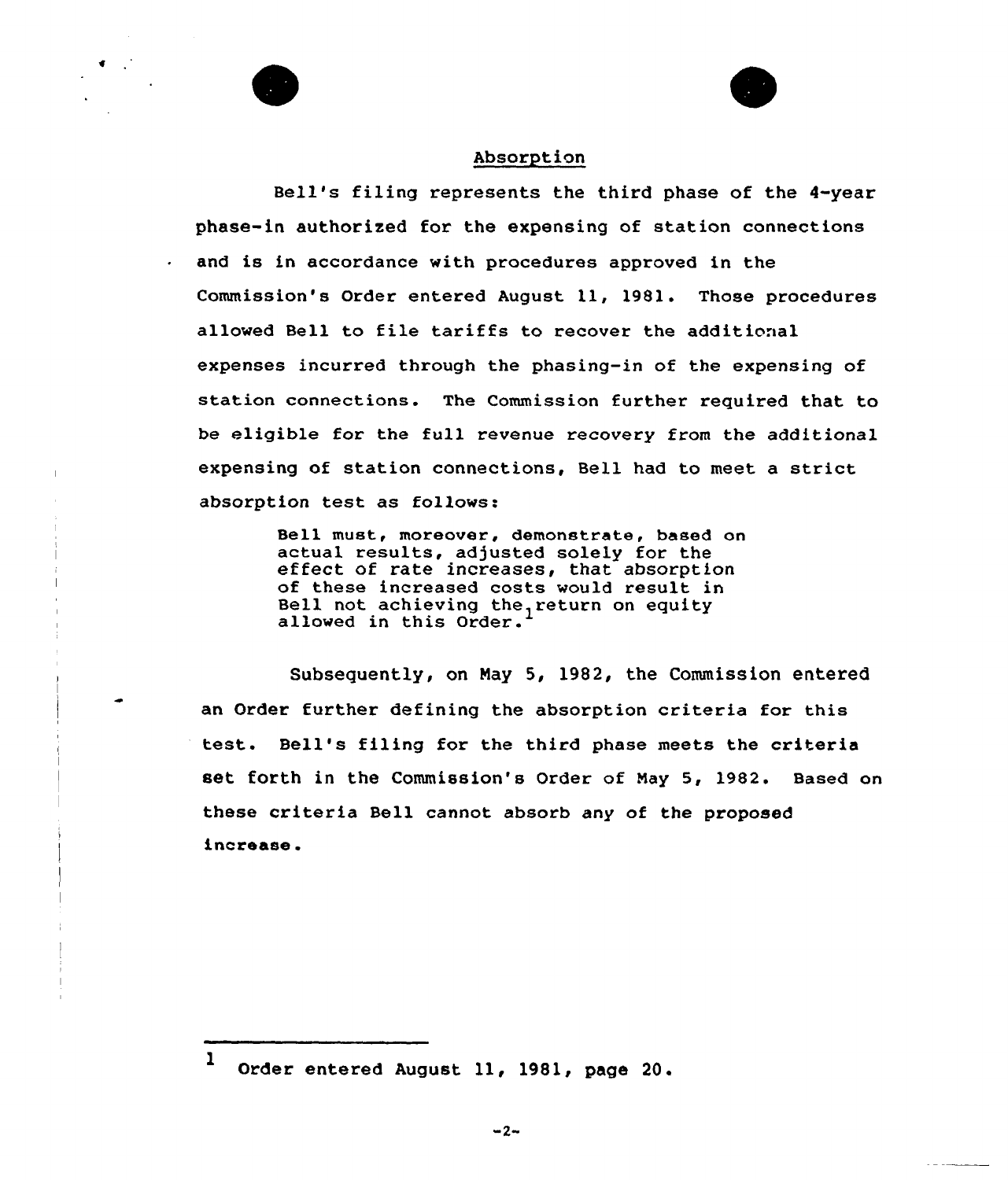### Rate Design

Bell proposed to recover increased expenses from phase 3 expensing of station connections through basic exchange and related services, and service charges, as follows:

| Basic Exchange       |             |
|----------------------|-------------|
| and Related Services | \$1,590,000 |
| Service Charges      | 1,872,000   |
| Total                | \$3,462,000 |

The Commission is of the opinion that Bell' allocation of revenue requirement to basic exchange and related services is reasonable. Basic exchange rates have not increased in 15 months and the increase authorized in this Order will have a minimal impact on most customers. However, the Commission does not agree with Bell's distribution of the revenue requirement.

Bell proposed to increase residence 1-party basic exchange rates a uniform  $$0.14$  and business l-party basic exchange rates a uniform \$0.28. In response to Staff Request No. 1, Item 11, Bell stated that uniform adjustments were made based on "cost data provided in Case 8467" and the "unequal effect" of a percentage adjustment between rate groups. The Commission reminds Bell that it re)ected the cost data furnished in Case No. 8467, "Notice of South Central Bell Telephone Company Of An Adjustment In Its Intrastate Rates And Charges," as a basis for rate design. Also, the Commission has consistently rejected uniform adjustments to basic exchange rates in other cases, including phase <sup>1</sup> and phase <sup>2</sup> of this case.

 $-3-$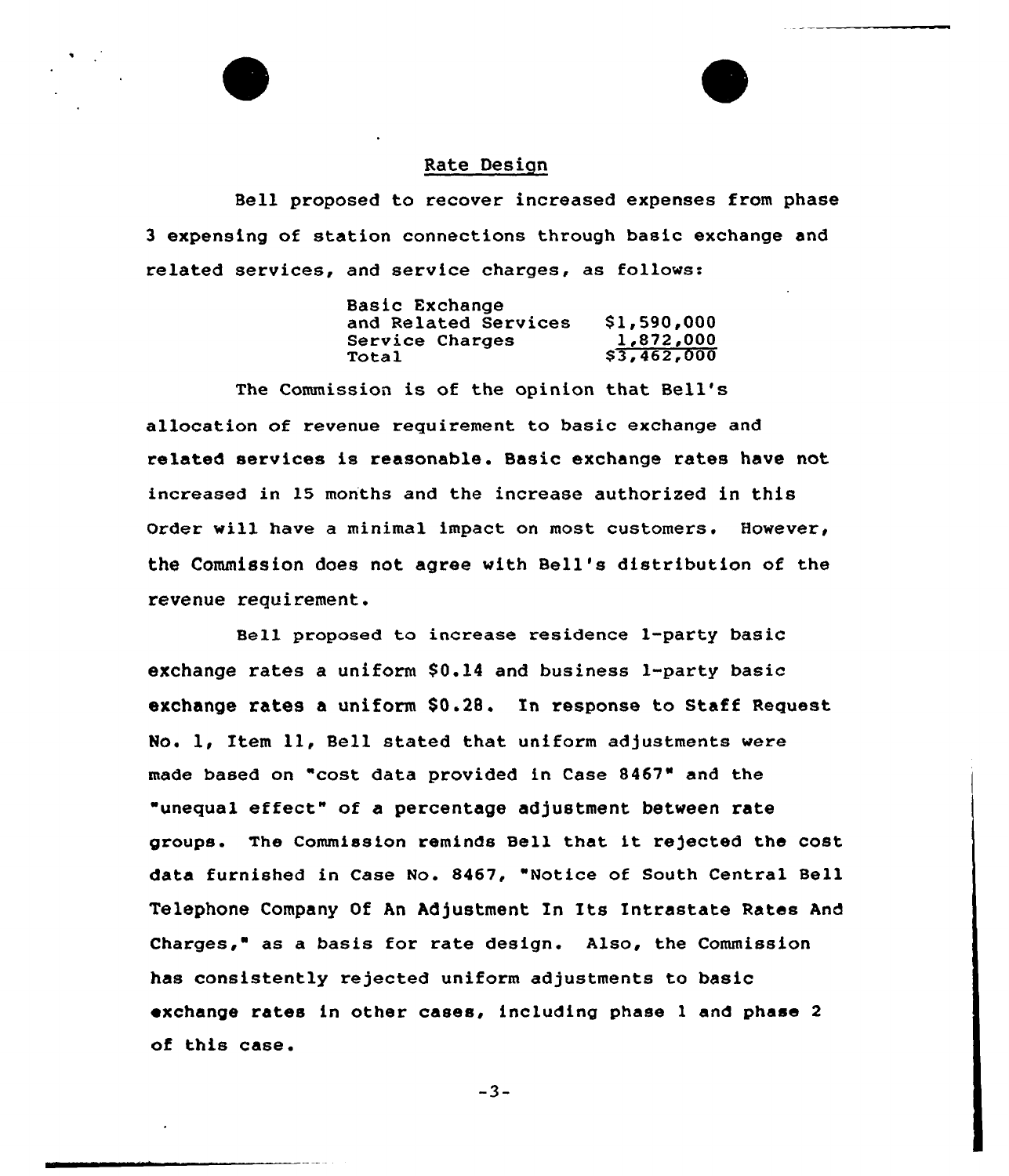The Commission is of the opinion that a percentage adjustment to basic exchange rates equitably distributes the burden of increased revenue requirement, while maintaining established rate group differentials and the value of service implicit in the rate structure. Moreover, the Commission has not been presented sufficient evidence to substantiate a departure from past practice. Therefore, the basic exchange rates stated in Appendices <sup>A</sup> and <sup>B</sup> are based on a percentage adjustment.

In the area of service charges, the Commission does not agree with Bell's allocation of revenue requirement. The Commission is of the opinion that the proposed rates produce revenue in excess of the amount necessary from phase 3 service charges, based on cost information furnished in the case. Therefore, the Commission has reduced the revenue allocation to service charges to produce revenue at approximately 75 percent of overall cost, which is the appropriate phase 3 level of revenue recovery.

The Commission has long advocated and gradually introduced compensatory service charges. The Commission does not intend to change this position and, in fact, has priced service charges at compensatory levels in this case, except central office line connections.

 $-4-$ 

المتواصل والمستوقف للمستوقف والمرابط المترابين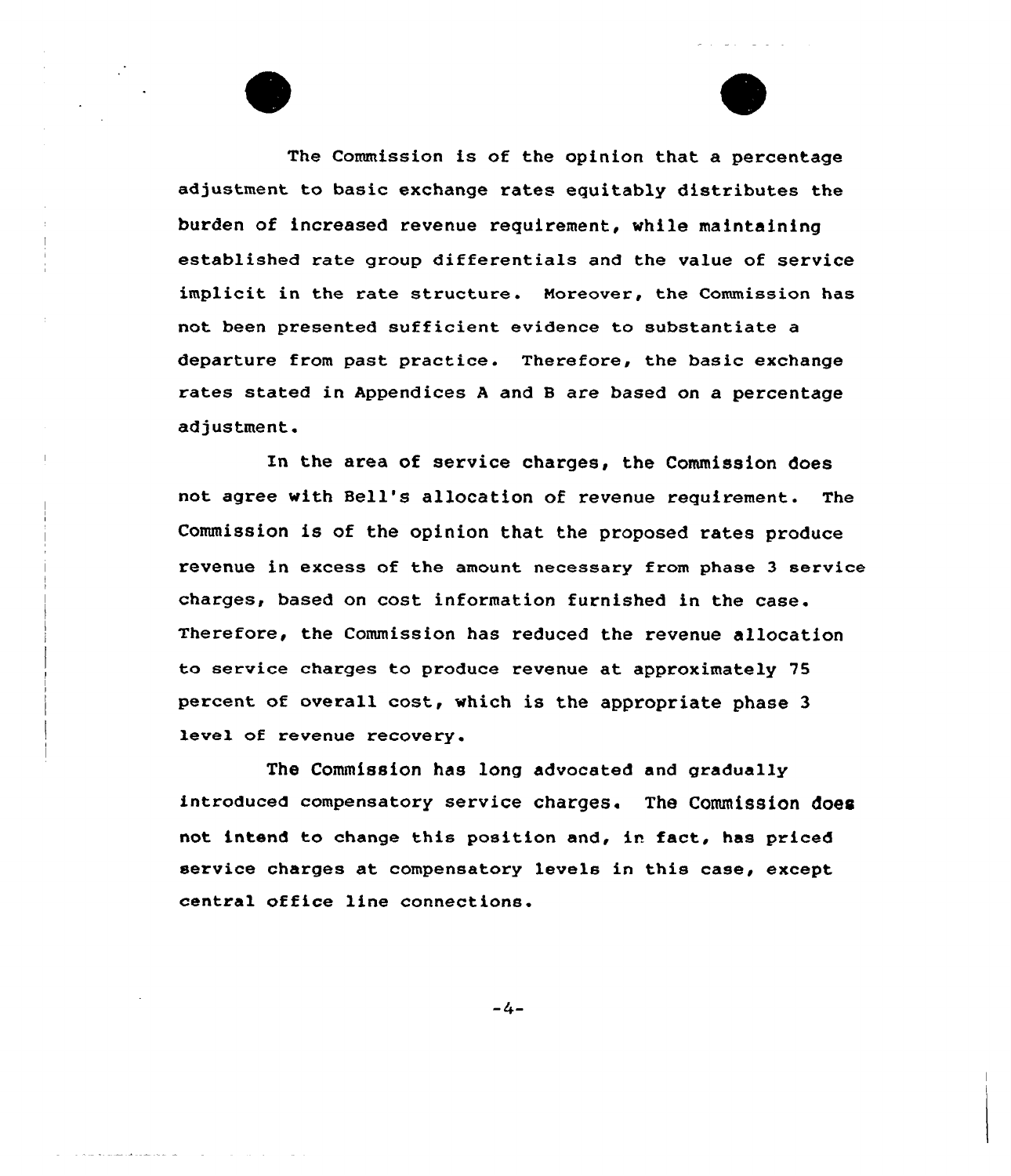In addition, the Commission has advocated service charges that correspond to discrete functions. In the case of the central office line connection, three functions associated with service connection are combined: the central office line connection itself, local loop activity other than pole and line construction, and standard network interface installation. <sup>A</sup> service connection ususally does not involve all three functions and may involve only the actual central office line connection. Separate charges would give customers the opportunity to avoid service connection expense. Therefore, the Commission requests that Bell develop a plan to disaggregate the central office line connection charge and to file its plan as part of its next general rate application, or no later than its phase <sup>4</sup> application in this case.

As a result of reducing the revenue allocation to service charges, the Commission must adjust other rates to produce the additional revenue found reasonable in this Order. In Bell's last general rate case, Case No. 8467, the Commission increased the charges for virtually all of Bell' general subscriber, equipment, and private line rates. Basic exchange and toll rates were exceptions. The Commission has increased basic exchange rates in this case and is of the opinion that toll rates should also be increased in the amount of the reduced revenue allocation to service charges.

 $-5-$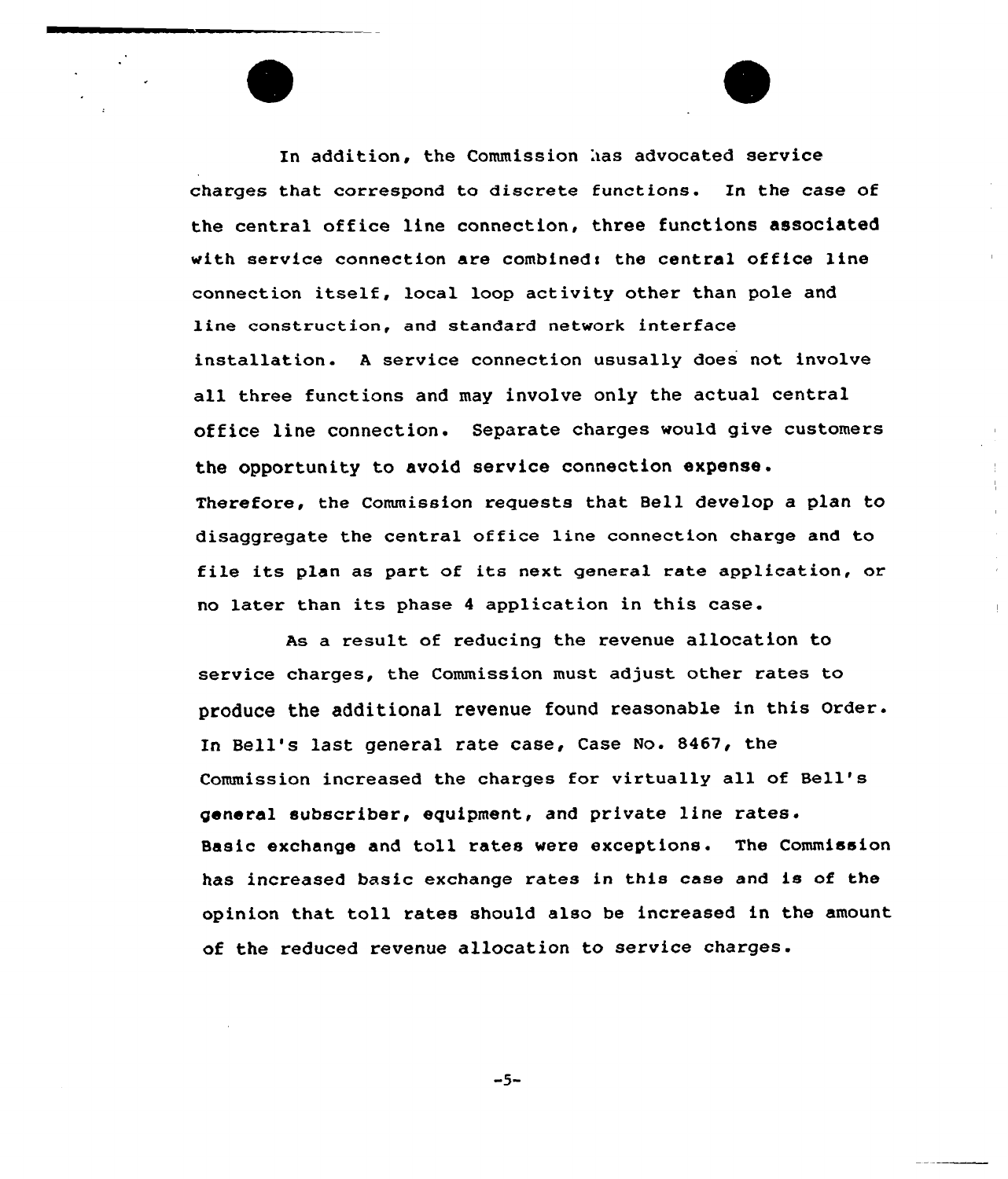

The rates authorized in this Order produce the following additional revenue on an annual basis:

| Basic Exchange       |             |
|----------------------|-------------|
| and Related Services | \$1,592,000 |
| Service Charges      | 226,000     |
| Toll                 | 1,644,000   |
| Total                | \$3,462,000 |

The rates in Appendix <sup>A</sup> include an annualization adjustment to allow uncollected revenue during the period January 1, 1983, through March 31, 1983. The adjustment vas made necessary by the Commission's decision on December 29, 1982, to suspend rates and not allow them to become effective on January 1, 1983. Therefore, Bell must recover additional revenue of \$3,462,000 over a 9-month period rather than a 12-month period, requiring an adjustment of \$1,133,000,<sup>2</sup> which has been applied to basic exchange rates. The rates vill be effective during the period April 1, 1983, through

> 365  $$3,462,000 \times --- - $3,462,000 = $1,133,018.$ 275

```
\overline{2}
```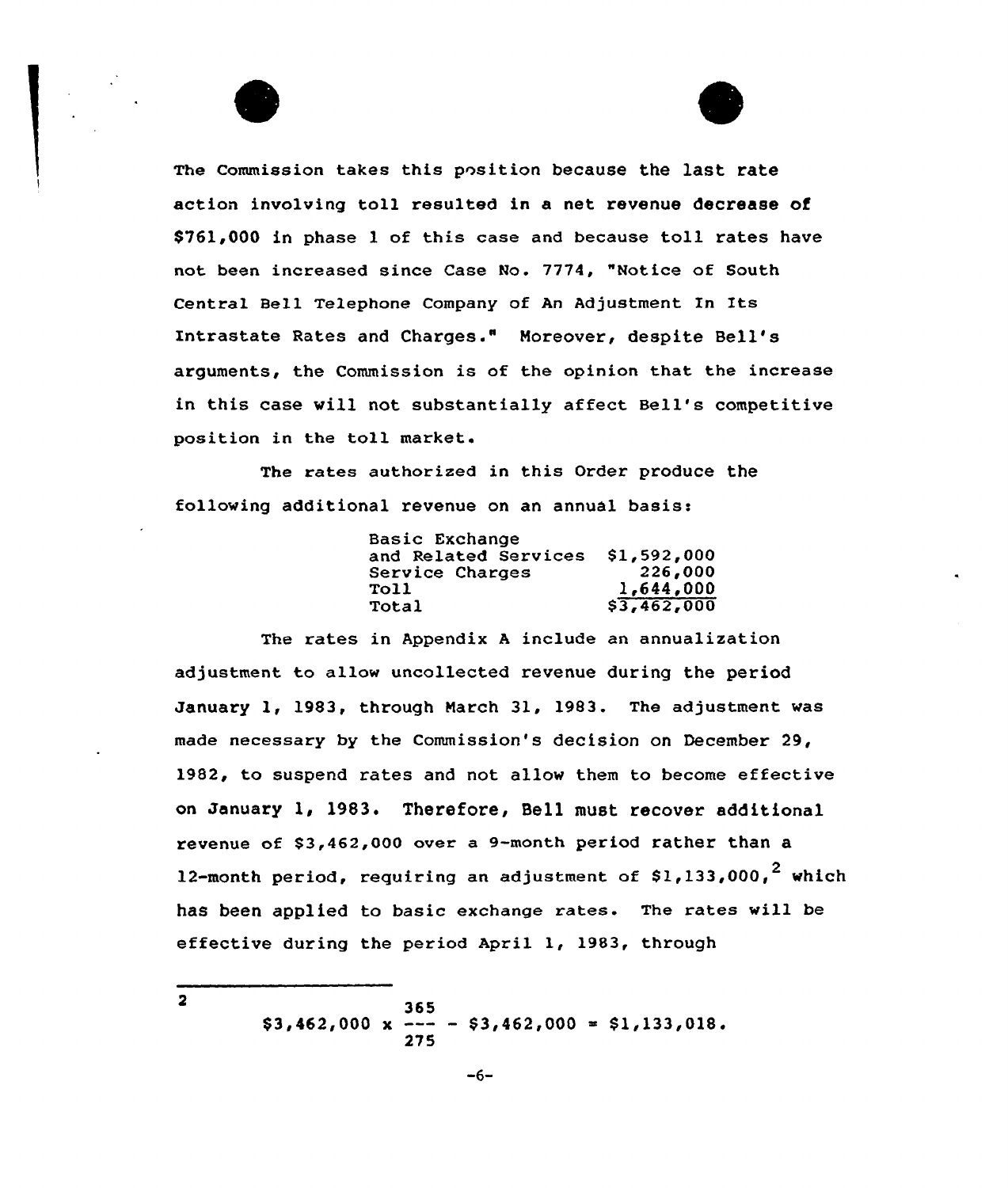

The rates in Appendix <sup>B</sup> reflect discontinuance of the annualization adjustment. The rates will be effective on and after January 1, 1984, and vill produce the additional revenue authorized in this Order.

The Commission is concerned that an annualization adjustment was necessary in this case. However, Bell did not allow adequate time between the filing date of the application and the effective date of the rates for the Commission to consider thoroughly the question of absorption and the issue of revenue allocation. In fact, Bell gave the Commission a mere 21 days' notice, which was insufficient time to obtain information and create a record for decision-making. Therefore, the Commission is of the opinion that Bell should file its phase <sup>4</sup> application in this case no later than October 1, 1983, to allow sufficient time for investigation and possible hearing.

#### Findings and Orders

The Commission, after consideration of the evidence of record and being advised, is of the opinion and finds thats

l. The tariffs filed by Bell to recover increased expenses resulting from the third phase of expensing station connections meet the procedures established by the Commission in its Orders in Case No. S150.

 $$4,595,018 \times 275 \text{ days} \div 365 \text{ days} = $3,462,000.$ 

 $\overline{\mathbf{3}}$ 

-7-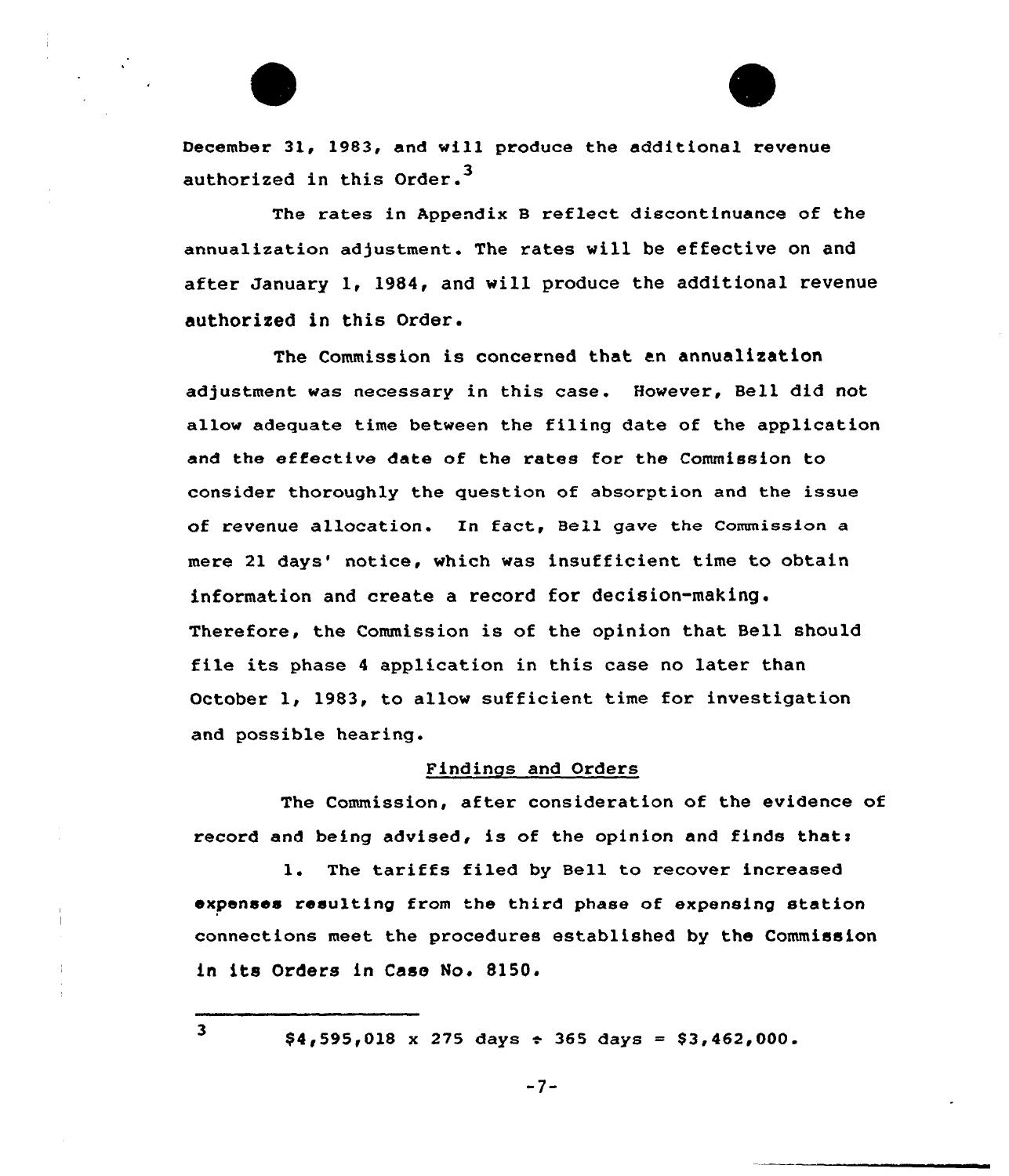2. Absorption of any portion of the increased operating costs caused by the expensing of station connections would materially impair Bell's ability to earn its authorised return on equity.

3. The rates and charges proposed by Bell in its application insofar as they differ from those rates and charges found reasonable by the Commission should be denied.

4. The rates and charges in Appendices <sup>A</sup> and <sup>B</sup> will produce additional operating revenues of approximately \$ 3,462,000 and are the fair, )ust and reasonable rates and charges for Bell to charge its customers on and after April 1, 1983, and January l, l984, respectively.

5. Bell should file a plan to disaggregate its central office line connection charge, which plan should be filed as part of its next general rate case, or no later than its phase <sup>4</sup> application in this case.

Bell should file its phase <sup>4</sup> application in this case no later than October 1, 1983, to allow sufficient time for investigation and possible hearing.

IT IS THEREFORE ORDERED that Bell be and it hereby is authorised to increase its rates and charges to produce additional revenues of approximately \$3,462,000.

IT Is FURTHER oRDERED that the rates and charges in Appendices <sup>A</sup> and <sup>B</sup> of this Order be and they hereby are approved for service rendered on and after April 1, 1983, and January 1, 1984, respectively.

 $-8-$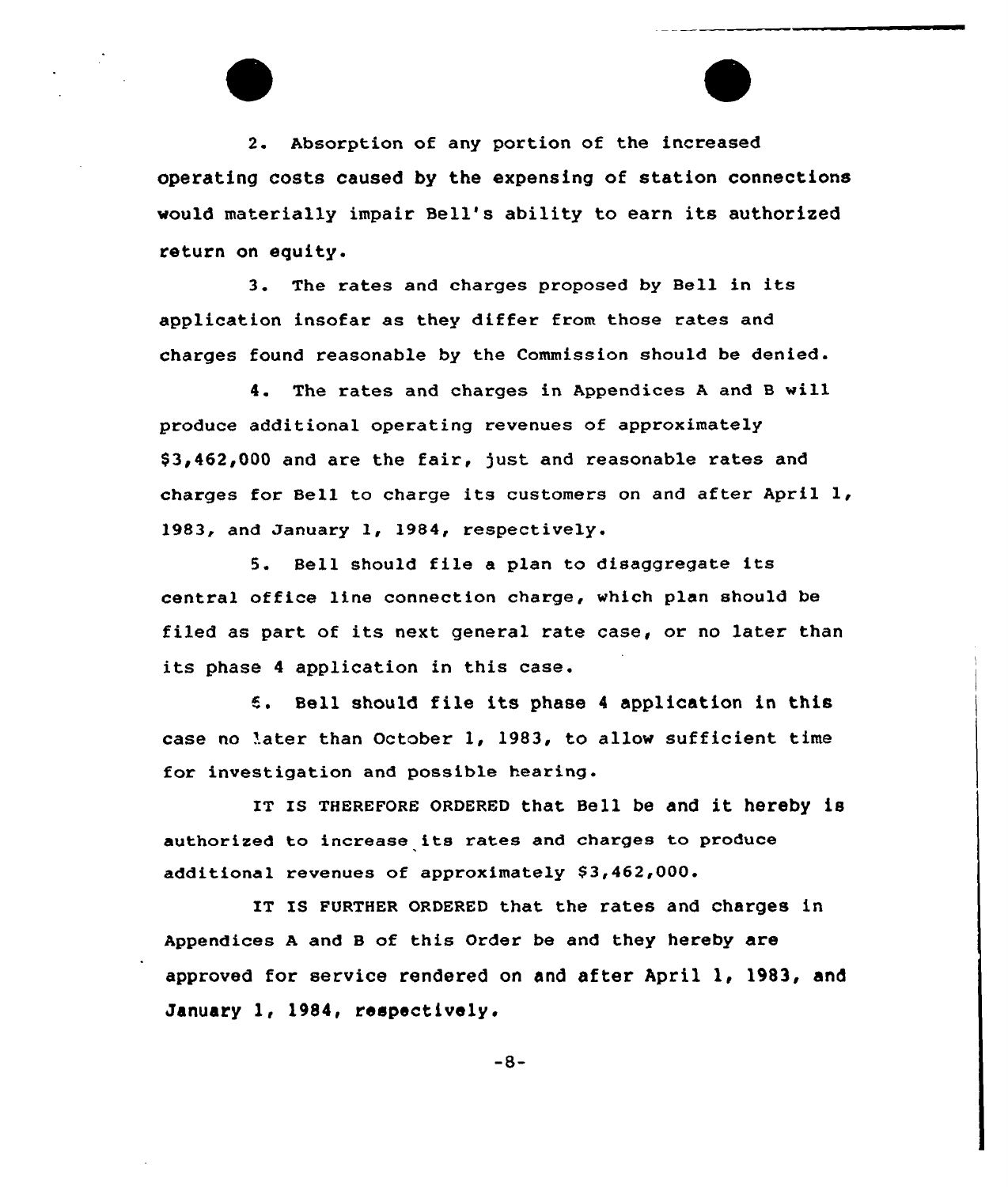

IT IS FURTHER ORDERED that Bell shall file a plan to disaggregate its central office line connection charge no later than its general rate case, or no later than its phase <sup>4</sup> application in this case whichever occurs first.

IT IS FURTHER ORDERED that Bell shall file its phase <sup>4</sup> application no later than October 1, 1983.

IT IS FURTHER ORDERED that Bell. shall file with this Commission, within <sup>30</sup> days of the date of this Order, its revised tariff sheets setting out the rates and charges stated in Appendix A.

IT IS FURTHER ORDERED that Bell shall file with the Commission revised tariff sheets setting out the rates and charges in Appendix <sup>B</sup> on or before December 11, 1983.

Done at Frankfort, Kentucky, this 28th day of March, 1983.

PUBLIC SERVICE COMMISSION

Vice/ Chairman

Commis

ATTEST:

**Secretary**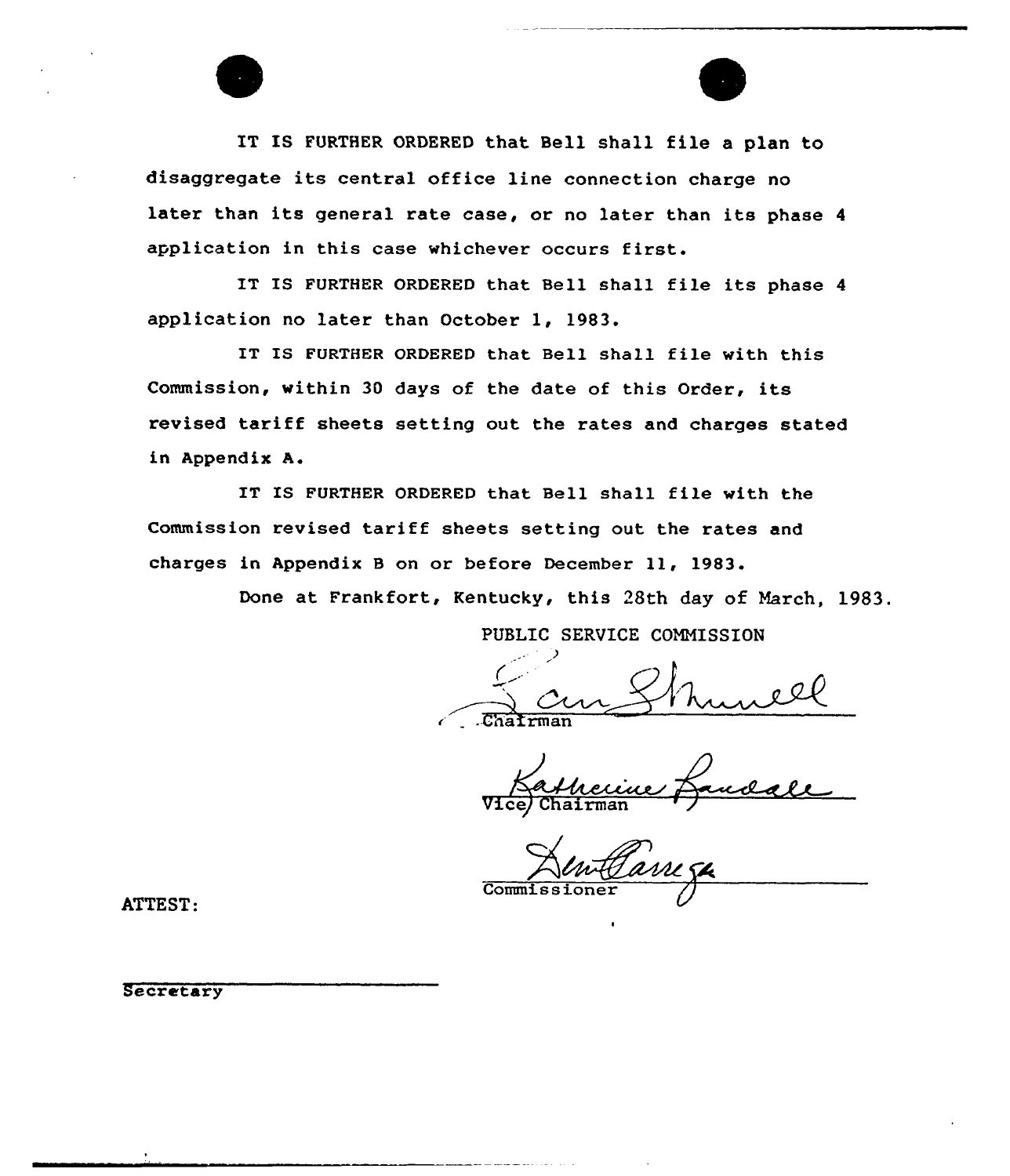

#### APPENDIX A

#### APPENDIX TO AN ORDER OF THE PUBLIC SERVICE COMMISSION IN CASE NO. 8150 DATED MARCH 28, 1983

The following rates and charges are prescribed for customers served by South Central Hell Telephone Company, effective April 1, 1983, through December 31, 1983. All other rates and charges not specifically mentioned herein shall remain the same as those in effect under authority of the Commission prior to the date of this Order.

#### GENERAL SUBSCRIBER SERVICES TARIFF

#### A3 BASIC LOCAL EXCHANGE SERVICE

#### A3.2 Statewide Rate Schedules

A3.2.1 Flat Rate Schedule

#### RATES PER MONTH

|                         | <b>Total Main</b> |                  |         |                 |         |          |
|-------------------------|-------------------|------------------|---------|-----------------|---------|----------|
| Station lines<br>and    |                   | <b>RESIDENCE</b> |         | <b>BUSINESS</b> |         |          |
| Group                   |                   | PBX Trunks       | Ind.    | $2-Pty.$        | Ind.    | $2-Pty.$ |
| 1                       | $0 -$             | 10300            | \$11.10 | S.<br>8.19      | \$27.80 | \$20.75  |
| $\overline{2}$          | 10301-            | 13800            | 11.45   | 8.48            | 29.00   | 21.64    |
| $\overline{\mathbf{3}}$ | 13801-            | 18600            | 11.80   | 8.74            | 30.25   | 22.58    |
| 4                       | 18601-            | 25100            | 12.19   | 9.02            | 31.57   | 23.54    |
| 5                       | 25101-            | 33800            | 12.55   | 9.33            | 32.91   | 24.56    |
| 6                       | $33801 -$         | 45500            | 12.97   | 9.62            | 34.32   | 25.62    |
| 7                       | $45501 -$         | 61200            | 13.35   | 9.90            | 35.80   | 26.74    |
| 8                       | $61201 -$         | 82400            | 13.77   | 10.22           | 37.33   | 27.90    |
| 9                       | $82401 -$         | 110900           | 14.19   | 10.55           | 38.92   | 29.05    |
| 10                      | 110901-           | 149200           | 14.64   | 10.86           | 40.54   | 30.32    |
| 11                      | 149201-           | 200800           | 15.12   | 11.21           | 42.23   | 31.58    |
| 12                      | 200801-           | 270200           | 15.56   | 11.58           | 43.98   | 32.88    |
| 13                      | 270201-           | 363500           | 16.04   | 11.94           | 45.85   | 34.28    |
| 14                      | $363501 -$        | 489200           | 16.53   | 12.31           | 47.73   | 35.67    |
| 15                      | 489201-           | 658200           | 17.07   | 12.69           | 49.66   | 37.12    |
| 16                      | 658201-           | 885700           | 17.60   | 13.08           | 51.60   | 38.59    |
| 17                      | 885701-           | 1191800          | 18.11   | 13.49           | 53.59   | 40.10    |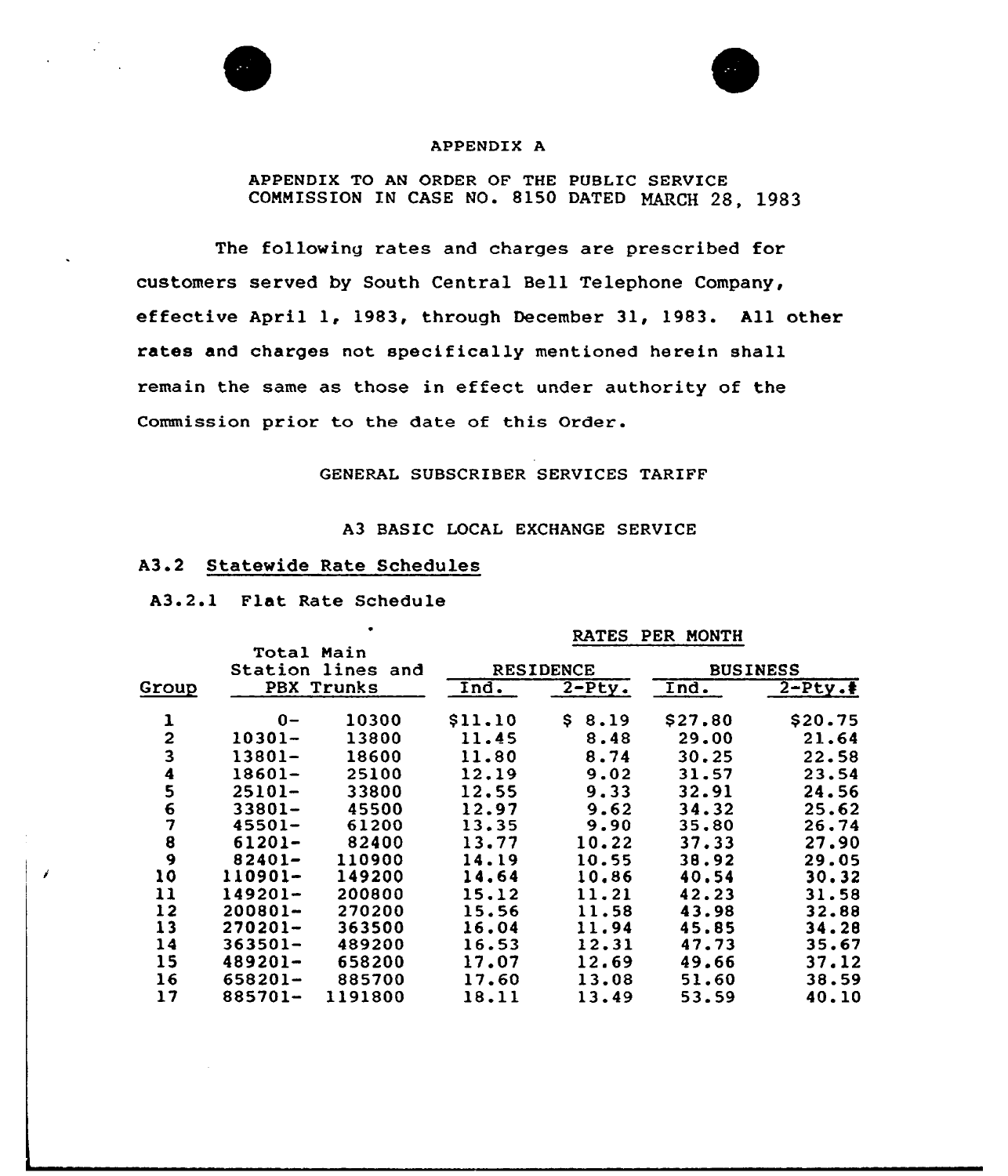

 $\sim 40^{\circ}$ 

 $\mathbb{F}_2$  $\frac{1}{4}$  .

÷

 $\frac{1}{2}$ 



### A3. 2. <sup>2</sup> Neasured Rate Schedule

| Group  | Total Main<br>and PBX Trunks | Station Lines | Residence<br>Individual<br>Line<br>Low-Use | Residence<br>Individual<br>Line<br>Standard | <b>Business</b><br>Individual<br>Line |
|--------|------------------------------|---------------|--------------------------------------------|---------------------------------------------|---------------------------------------|
| ı      | $0 -$                        | 10300         | S.<br>5.55                                 | 8.33<br>S.                                  | \$20,85                               |
|        | 10301-                       | 13800         | 5.72                                       | 8.59                                        | 21,75                                 |
|        | $13801 -$                    | 18600         | 5.90                                       | 8.85                                        | 22,69                                 |
| 234567 | 18601-                       | 25100         | 6.09                                       | 9.14                                        | 23,68                                 |
|        | $25101 -$                    | 33800         | 6.27                                       | 9.41                                        | 24.68                                 |
|        | $33801 -$                    | 45500         | 6.48                                       | 9.73                                        | 25.74                                 |
|        | $45501 -$                    | 61200         | 6.67                                       | 10.01                                       | 26.85                                 |
| 8      | 61201-                       | 82400         | 6.88                                       | 10.33                                       | 28.00                                 |
| 9      | $82401 -$                    | 110900        | 7.09                                       | 10.64                                       | 29.19                                 |
| 10     | 110901-                      | 149200        | 7.32                                       | 10.98                                       | 30.41                                 |
| 11     | $149201 -$                   | 200800        | 7.56                                       | 11.34                                       | 31.67                                 |
| 12     | $200801 -$                   | 270200        | 7.78                                       | 11.67                                       | 32.99                                 |
| 13     | $270201 -$                   | 363500        | 8,02                                       | 12.03                                       | 34.39                                 |
| 14     | $363501 -$                   | 489200        | 8.26                                       | 12.40                                       | 35.80                                 |
| 15     | 489201-                      | 658200        | 8.53                                       | 12.80                                       | 37.25                                 |
| 16     | 658201-                      | 885700        | 8.80                                       | 13.20                                       | 38.70                                 |
| 17     | 885701-                      | 1191800       | 9.05                                       | 13.58                                       | 40.19                                 |

A3.5 <u>Joint User Service</u>

A3.5.2 Rates

|     |                |     |                             | Monthly<br>Rate |
|-----|----------------|-----|-----------------------------|-----------------|
| (1) |                |     | Business Individual Line    |                 |
|     | $a_{\bullet}$  |     | Flat Rate                   |                 |
|     |                |     | (1) Exchanges in Louisville |                 |
|     |                |     | Local Calling Area          | \$11.93         |
|     |                |     | (2) All other exchanges     | 7.56            |
|     | ь.             |     | Measured Rate               |                 |
|     |                |     | (1) Exchanges in Louisville |                 |
|     |                |     | Local Calling Area          | 8.95            |
|     |                |     | (2) All other exchanges     | 5.67            |
|     | $\mathbf{c}$ . |     | Message Rate                |                 |
|     |                |     | (1) Louisville exchange     | 7.76            |
|     | d.             |     | Semipublic                  |                 |
|     |                |     | (1) Exchanges in Louisville |                 |
|     |                |     | Local Calling Area          | 7.16            |
|     |                |     | (2) All other exchanges     | 4.53            |
| (2) | PBX Service    |     |                             |                 |
|     | a.,            |     | Commercial Flat Rate        |                 |
|     |                | (1) | Exchanges in Louisville     |                 |
|     |                |     | Local Calling Area          | 11.93           |
|     |                |     | (2) All other exchanges     | 7.56            |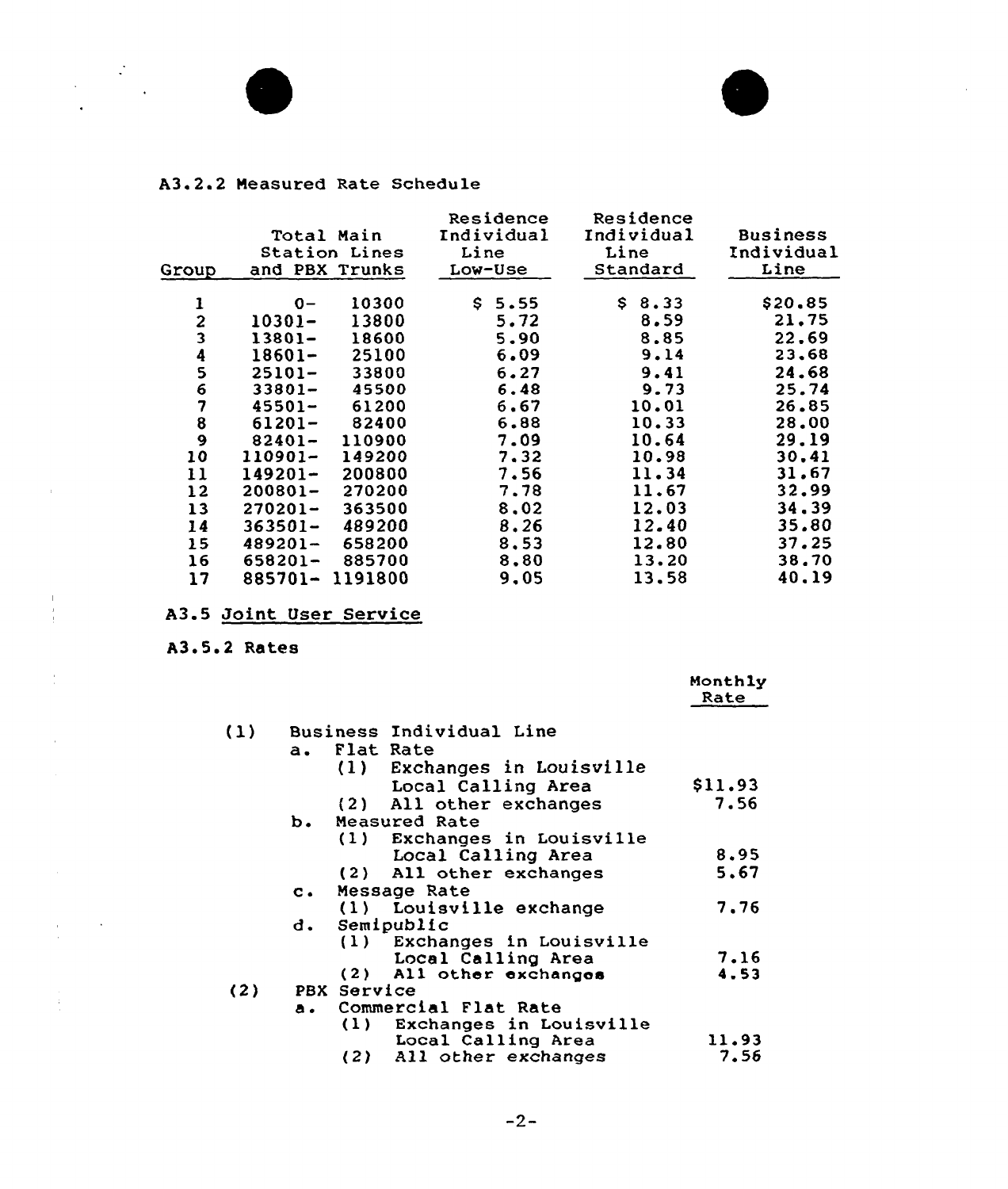

 $\mathbb{Z}_2$ 



|                | (2) PBX Service (Cont'd)       |      |
|----------------|--------------------------------|------|
| b.             | Measured Rate                  |      |
|                | (1) Exchanges in Louisville    |      |
|                | Local Calling Area             | 8.95 |
|                | (2) All other exchanges        | 5.67 |
| (3)            | Hotel PBX Service              |      |
| $\mathbf{a}$ . | Message Rate                   |      |
|                | (1) Exchanges in Louisville    |      |
|                | Local Calling Area             | 7.76 |
|                | (2) All other exchanges        | 5.13 |
| ь.             | Permanent Guest or Tenant      |      |
|                | Maintaining a Residence in     |      |
|                | the Hotel (Message Rate)       |      |
|                | Exchanges in Louisville<br>(1) |      |
|                | Local Calling Area             | 3.10 |
|                | (2) All other exchanges        | 2.05 |
| $\mathbf{c}$ . | Measured Rate                  |      |
|                | (1) Exchanges in Louisville    |      |
|                | Local Calling Area             | 8.95 |
|                | All other exchanges<br>(2)     | 5.67 |
| d.             | Permanent Guest or Tenant      |      |
|                | Maintaining a Residence in     |      |
|                | the Hotel (Measured Rate)      |      |
|                | Exchanges in Louisville<br>(1) |      |
|                | Local Calling Area             | 3.58 |
|                | (2) All other exchanges        | 2.37 |

## A3.7 Monthly Exchange Rates

3. Message Rate Service

|            | Individual<br>Line Monthly |
|------------|----------------------------|
| Exchange   | Charge<br>Each Line        |
| Louisville | \$31.02                    |

# A3.l5 Trunk Lines

 $\sim$ 

|  | C. Hotel PBX Service |
|--|----------------------|
|  |                      |

| . <i></i>                         | Monthly Rate |
|-----------------------------------|--------------|
| 1. Message Rate Service           |              |
| a. Trunks (Both-way or Outward    |              |
| $Only$ , each                     |              |
| (1) First Trunk with an allowance |              |
| of 50 outward local messages      |              |
| Exchanges in Louisville           |              |
| Local Calling Area                | \$31.02      |
| All other exchanges               | 20.52        |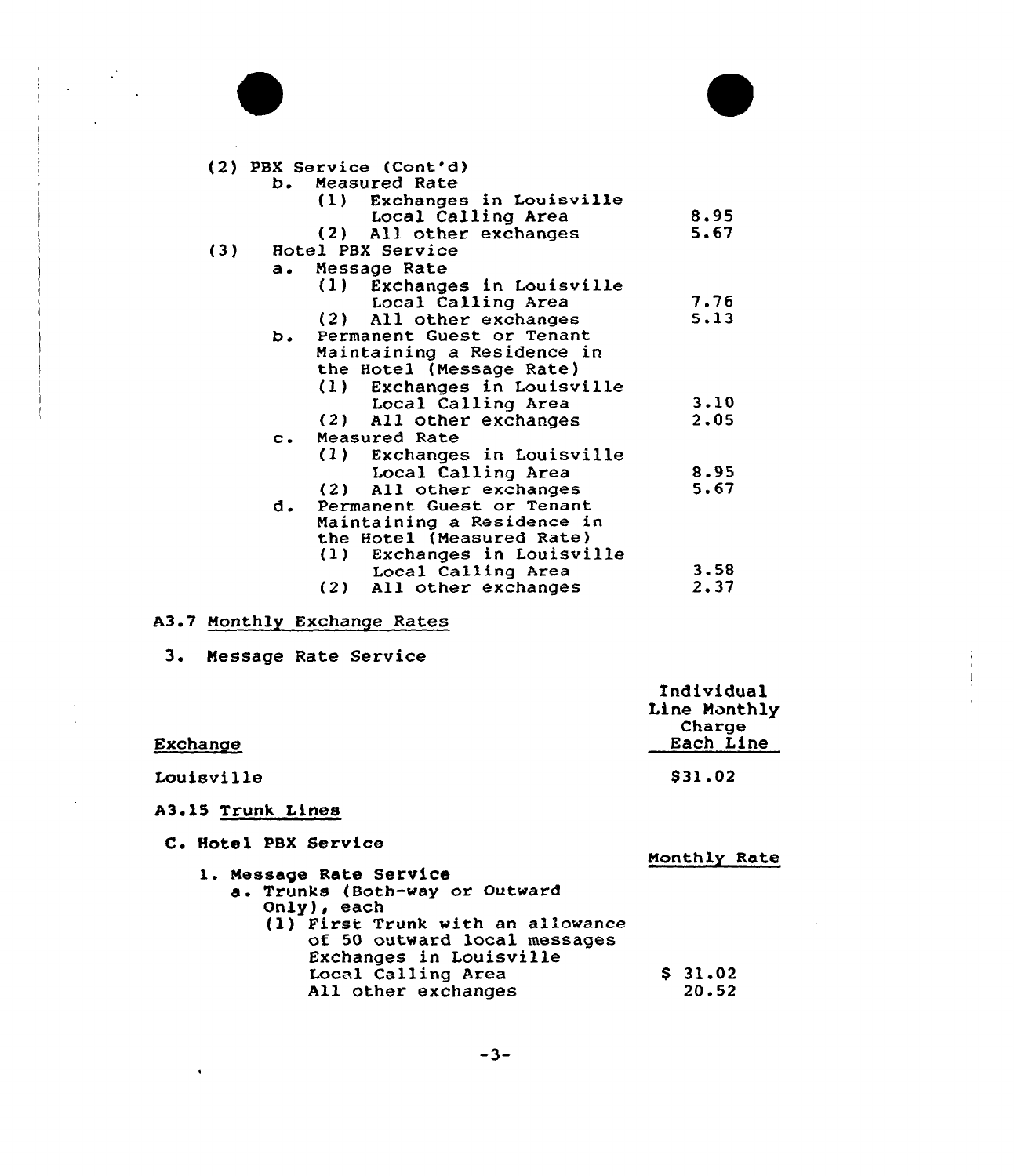

 $\mathcal{L}^{\mathcal{L}}$ 



C. Hotel PBX Service (Cont'd) (2) Additional truck without message allowance Exchanges in Louisville Local Calling Area All other exchanges 26.02 15.52

### A4 SERVICE CHARGES

A4.2 Schedule of Charges for Connecting, Moving, or Changing Service

| $\ddotsc$                                                          | Res.                                       | <b>Business</b><br>Nonkey | Key     | PBX, CTX<br>& ESSX-1 |
|--------------------------------------------------------------------|--------------------------------------------|---------------------------|---------|----------------------|
| A4.2.1 For connecting,<br>moving, or<br>changing ser-<br>vice      |                                            |                           |         |                      |
| Service Order-<br>ing Charge<br>per customer<br>request            |                                            |                           |         |                      |
| Premises visit                                                     |                                            |                           |         |                      |
|                                                                    |                                            |                           |         |                      |
|                                                                    |                                            |                           |         |                      |
| Central Office<br>Line Connection<br>Charge, per<br>central office |                                            |                           |         |                      |
| line                                                               | 25.25                                      | \$28.25                   | \$28.25 | \$28.25              |
| Number Changes                                                     | 10.00                                      | 10.00                     | 10.00   | 10.00                |
|                                                                    | not required<br>Record type<br>orders only | \$17.50<br>12.50          |         |                      |

A17 MOBILE TELEPHONE SERVICE

### A17.4 Rates

A17.4.1 Service Charges

- a. Measured Rate Mobile Service
	- (1) Local Service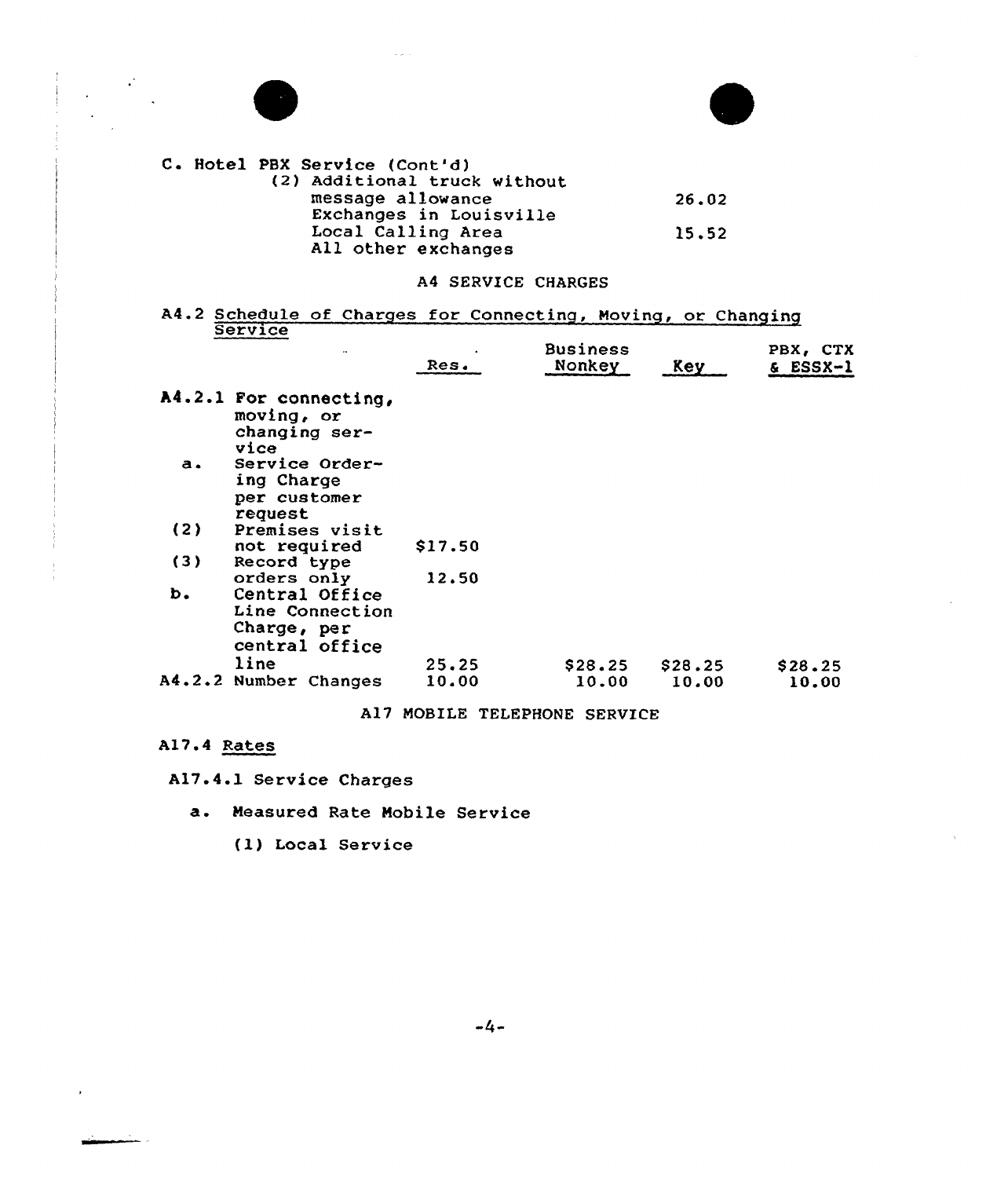والمتعاص كتكم كمراج

 $\overline{\phantom{a}}$ 



 $\frac{1}{2} \left( \frac{1}{2} \frac{d^2}{dx^2} \right)$ 

 $\mathcal{A}_\mathrm{c} = \mathcal{A}_\mathrm{c} = \mathcal{A}$ 

### (1) Local Service (Cont'd)

| Mo. Rate for<br>Svc. Incl. 1 Hr.<br>of Use of the<br>Radio Link on a<br>Dial Basis |
|------------------------------------------------------------------------------------|
|                                                                                    |
| \$33.45                                                                            |
| 33.45                                                                              |
| 43.87                                                                              |
| 33.45                                                                              |
| 33.45                                                                              |
| 33.45                                                                              |
| 33.45                                                                              |
| 33.45                                                                              |
|                                                                                    |

### A100 OBSOLETE SERVICE OFFERINGS

# A100.64 Centrex Service

# A100.64.6 Rates

| A100.64.6.2 Station Lines                                                                         | Schedule 1<br>Monthly<br>Rate | Schedule 2<br>Monthly<br>Rate |
|---------------------------------------------------------------------------------------------------|-------------------------------|-------------------------------|
| <b>(1) Centrex I</b>                                                                              |                               |                               |
| (a) Main Centrex Station<br>Number Access, at the<br>location with the<br>largest number of       |                               |                               |
| main stations.<br>(1) Exchange Access Charge<br>First 100 station                                 |                               |                               |
| lines, each<br>Next 200 station                                                                   | \$8.06                        | \$12.00                       |
| lines, each                                                                                       | 5.60                          | 8.32                          |
| Next 600 station<br>lines, each                                                                   | 4.36                          | 6.54                          |
| Over 900 station<br>lines, each<br>(b) Main Centrex Station                                       | 4.36                          | 6.54                          |
| Number Access, at each<br>additional location.<br>(1) Exchange Access Charge<br>First 100 station |                               |                               |
| lines, each<br>Next 200 station                                                                   | 6.43                          | 9.59                          |
| lines, each                                                                                       | 6.43                          | 9.59                          |
| Next 600 station<br>lines, each                                                                   | 4.36                          | 6.54                          |
| Over 900 station<br>lines, each                                                                   | 4.36                          | 6.54                          |

-5-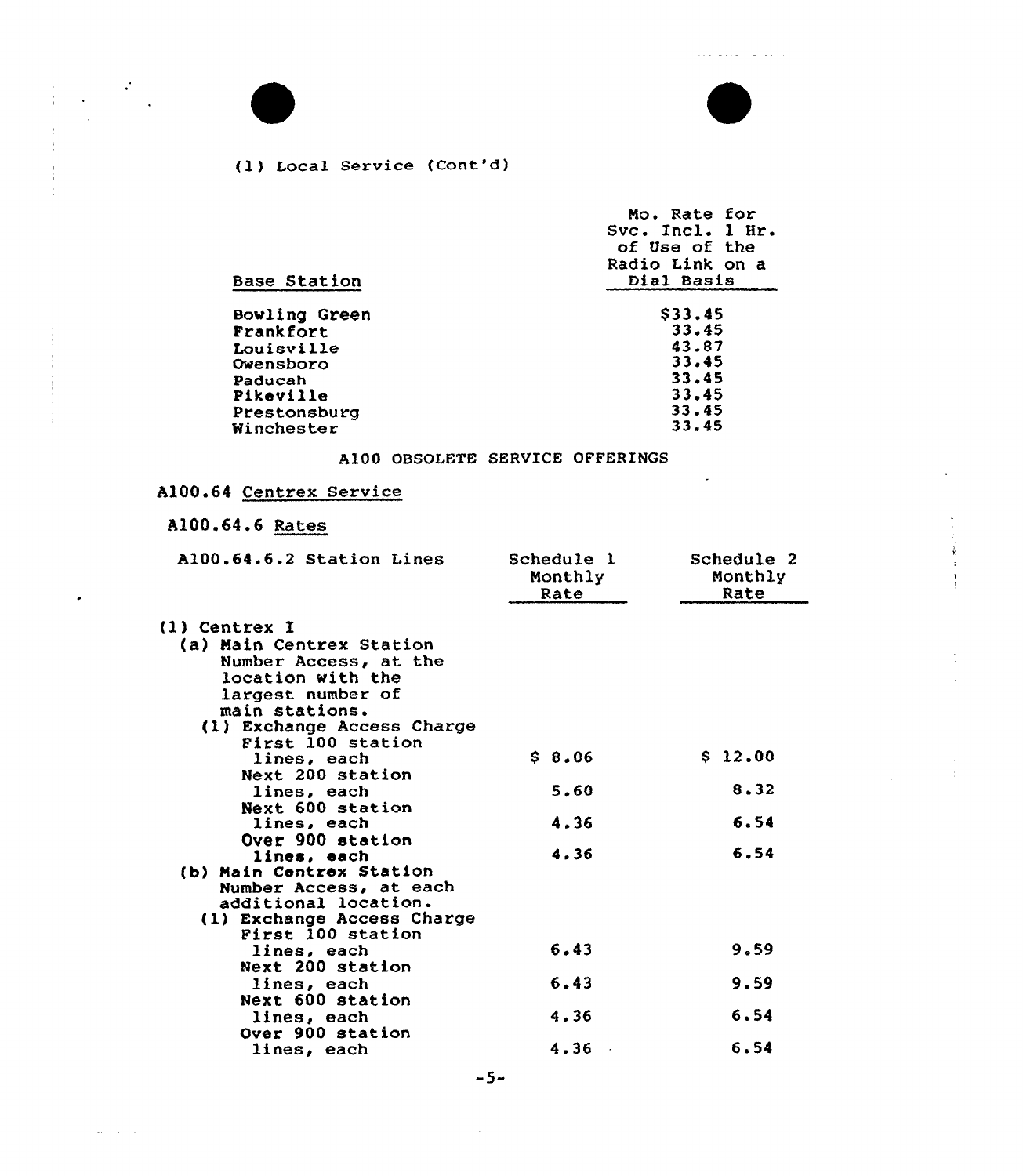Ia



 $\mathcal{L}(\mathcal{L})$ 

 $\mathcal{L}(\mathcal{L}) = \mathcal{L}(\mathcal{L})$ 

 $\hat{\mathbf{v}}$ 

A18. LONG DISTANCE MESSAGE TELECOMMUNICATIONS SERVICE

## A18.3 Two-Point Service

A18.3.1 Service Between Land Wire Telephones

#### b. Rates

| (1) | Basic Rate Schedule<br>Rate<br>Mileage                | First<br>Minute              |
|-----|-------------------------------------------------------|------------------------------|
|     | $0 - 10$<br>$11 - 16$                                 | $\bm{\cdot}$ 20<br>Ş.<br>.26 |
|     | $17 - 22$                                             | .31                          |
| (3) | Operator-Handling Differentials<br>Station-to-Station |                              |
|     | Operator                                              | 1.40                         |
|     | Person-to-Person                                      | 2.25                         |

 $\sim$  10  $\pm$  10  $\pm$  1000  $\pm$  1000  $\pm$  1000  $\pm$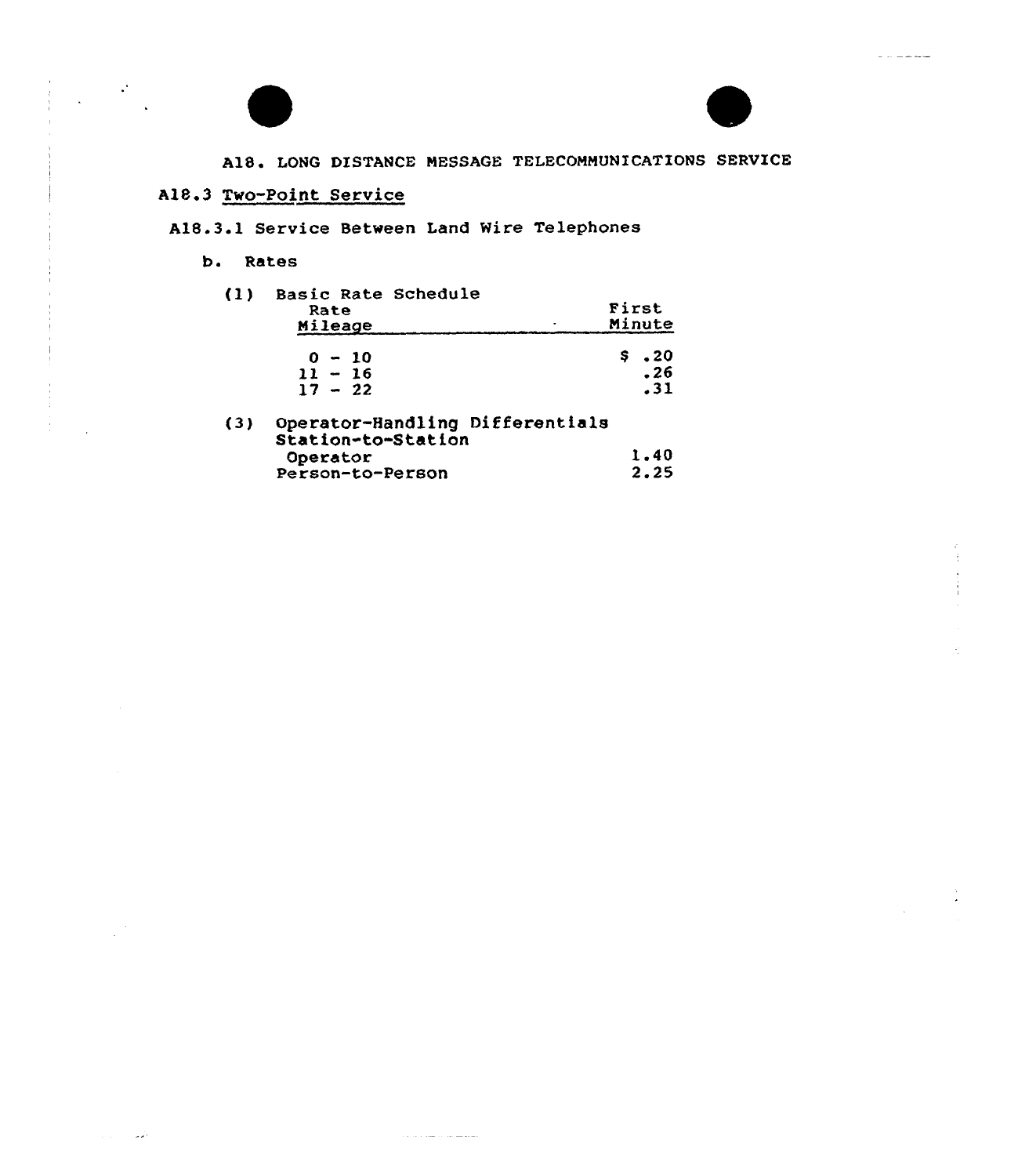

 $\mathcal{O}(\mathcal{A})$  , and  $\mathcal{O}(\mathcal{A})$  , and  $\mathcal{O}(\mathcal{A})$  , and  $\mathcal{A}=\mathcal{A}$ 

#### APPENDIX B

#### APPENDIX TO AN ORDER OF THE PUBLIC SERVICE COMMISSION IN CASE NO. 8150 DATED MARCH 28, 1983

The following rates and charges are prescribed for customers served by South Central Bell Telephone Company, effective on and after January 1, 1984. All other rates and charges not specifically mentioned herein shall remain the same as those in effect under authority of the Commission prior to the date of this Order.

#### GENERAL SUBSCRIBER SERVICES TARIFF

### A3 BASIC LOCAL EXCHANGE SERVICE

#### A3.2 Statewide Rate Schedules

A3.2.1 Flat Rate Schedule

#### RATES PER MONTH

|                | Total Main<br>Station lines<br>and |            | <b>RESIDENCE</b> |          | <b>BUSINESS</b>     |          |  |
|----------------|------------------------------------|------------|------------------|----------|---------------------|----------|--|
| Group          |                                    | PBX Trunks | Ind.             | $2-Pty.$ | Ind.                | $2-Pty.$ |  |
| ı              | 0-                                 | 10300      | \$11.02          | \$8.14   | S <sub>27</sub> .61 | \$20.61  |  |
|                | $10301 -$                          | 13800      | 11.37            | 8.42     | 28.80               | 21.49    |  |
| $\frac{2}{3}$  | 13801-                             | 18600      | 11.72            | 8.68     | 30.05               | 22.42    |  |
| 4              | $18601 -$                          | 25100      | 12.11            | 8.96     | 31.36               | 23.38    |  |
| 5              | $25101 -$                          | 33800      | 12.47            | 9.27     | 32.69               | 24.39    |  |
| 6              | $33801 -$                          | 45500      | 12.88            | 9.55     | 34.08               | 25.44    |  |
| $\overline{7}$ | $45501 -$                          | 61200      | 13.26            | 9.83     | 35.56               | 26.56    |  |
| 8              | $61201 -$                          | 82400      | 13.68            | 10.15    | 37.07               | 27.71    |  |
| 9              | $82401 -$                          | 110900     | 14.09            | 10.48    | 38.66               | 28.85    |  |
| 10             | 110901-                            | 149200     | 14.54            | 10.78    | 40.26               | 30.12    |  |
| 11             | 149201-                            | 200800     | 15.01            | 11.14    | 41.94               | 31.37    |  |
| 12             | $200801 -$                         | 270200     | 15.46            | 11.50    | 43.69               | 32.66    |  |
| 13             | $270201 -$                         | 363500     | 15.93            | 11.86    | 45.54               | 34.04    |  |
| 14             | $363501 -$                         | 489200     | 16.42            | 12.23    | 47.41               | 35.43    |  |
| 15             | $489201 -$                         | 658200     | 16.95            | 12.60    | 49.32               | 36.87    |  |
| 16             | 658201-                            | 885700     | 17.48            | 12.99    | 51.25               | 38.32    |  |
| 17             | 885701-                            | 1191800    | 17.99            | 13.40    | 53.23               | 39.83    |  |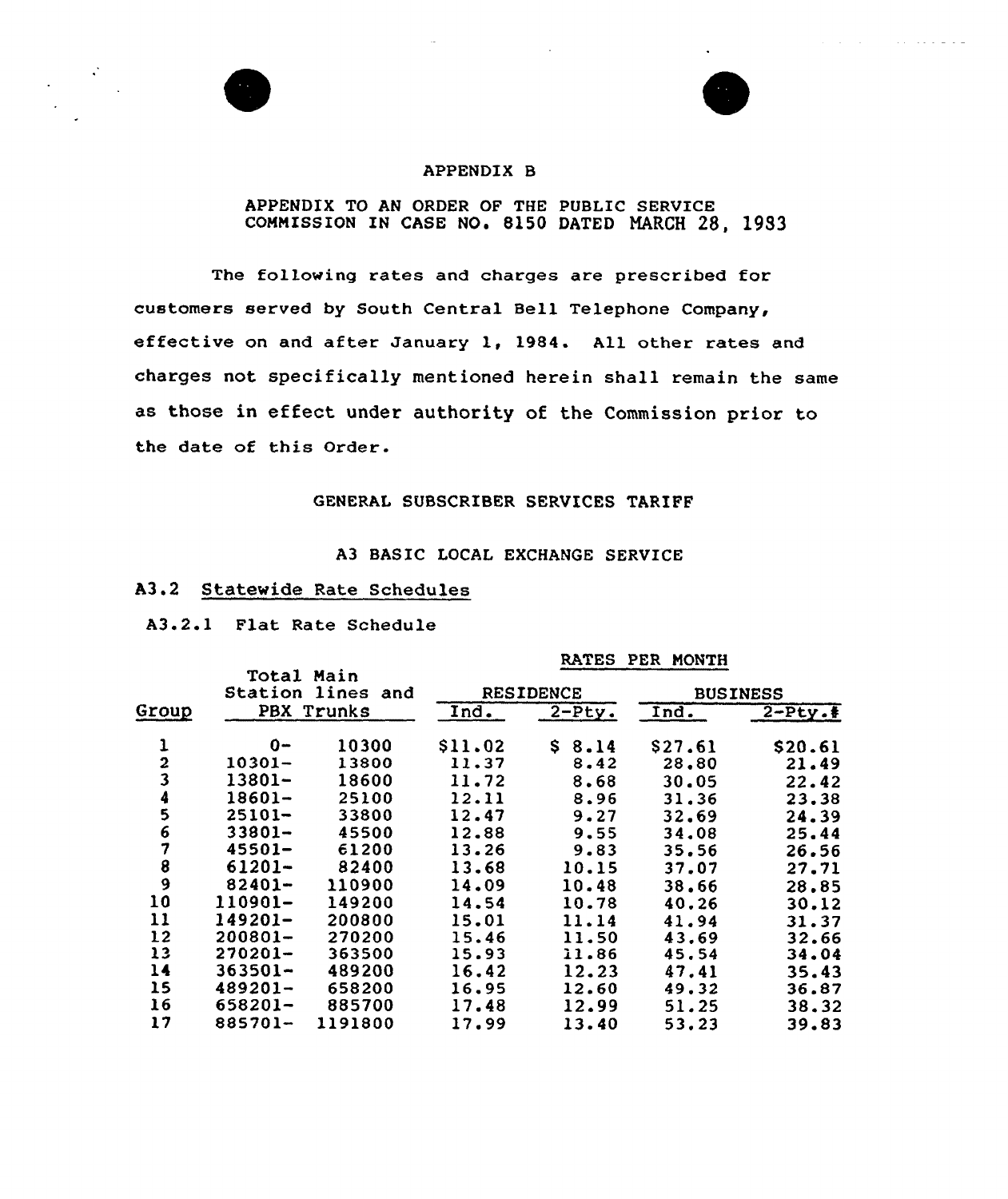### A3. 2. <sup>2</sup> Measured Rate Schedule

 $\frac{1}{2}$  and  $\frac{1}{2}$ 

 $\overline{1}$ 

 $\mathbf{r}$ 

 $\hat{r}$ 

 $\frac{1}{\left\langle \frac{1}{\sqrt{2}}\right\rangle} \sum_{i=1}^{N} \frac{1}{\left\langle \frac{1}{\sqrt{2}}\right\rangle} \sum_{i=1}^{N} \frac{1}{\sqrt{2}} \left( \frac{1}{\sqrt{2}}\right)^{2} \left( \frac{1}{\sqrt{2}}\right)^{2}$ 

| Group         | Total Main | <b>Station Lines</b><br>and PBX Trunks | Residence<br>Individual<br>Line<br>Low-Use | Residence<br>Individual<br>Line<br>Standard | <b>Business</b><br>Individual<br>Line |
|---------------|------------|----------------------------------------|--------------------------------------------|---------------------------------------------|---------------------------------------|
| 1             | 0-         | 10300                                  | \$ 5.51                                    | S.<br>8.27                                  | \$20.71                               |
|               | 10301–     | 13800                                  | 5.68                                       | 8.53                                        | 21.60                                 |
| $\frac{2}{3}$ | 13801-     | 18600                                  | 5.86                                       | 8.79                                        | 22.54                                 |
|               | 18601-     | 25100                                  | 6.05                                       | 9.08                                        | 23.52                                 |
| $\frac{4}{5}$ | $25101 -$  | 33800                                  | 6.23                                       | 9.35                                        | 24.52                                 |
|               | $33801 -$  | 45500                                  | 6.44                                       | 9.66                                        | 25.56                                 |
| 6789          | $45501 -$  | 61200                                  | 6.63                                       | 9.95                                        | 26.67                                 |
|               | 61201-     | 82400                                  | 6.84                                       | 10.26                                       | 27.80                                 |
|               | 82401-     | 110900                                 | 7.04                                       | 10.57                                       | 29.00                                 |
| 10            | 110901-    | 149200                                 | 7.27                                       | 10.91                                       | 30.20                                 |
| 11            | $149201 -$ | 200800                                 | 7.50                                       | 11.26                                       | 31.46                                 |
| 12            | $200801 -$ | 270200                                 | 7.73                                       | 11.60                                       | 32.77                                 |
| 13            | 270201-    | 363500                                 | 7.96                                       | 11.95                                       | 34.16                                 |
| 14            | $363501 -$ | 489200                                 | 8.21                                       | 12.32                                       | 35.56                                 |
| 15            | $489201 -$ | 658200                                 | 8.47                                       | 12.71                                       | 36.99                                 |
| 16            | 658201-    | 885700                                 | 8.74                                       | 13.11                                       | 38.44                                 |
| 17            | 885701-    | 1191800                                | 8.99                                       | 13.49                                       | 39.92                                 |

 $\overline{\phantom{a}}$ 

## A3.5 Joint User Service

## A3. S.<sup>2</sup> Rates

|     |                |                                 | Monthly<br>Rate |
|-----|----------------|---------------------------------|-----------------|
| (1) |                | <b>Business Individual Line</b> |                 |
|     | a.             | Flat Rate                       |                 |
|     |                | (1) Exchanges in Louisville     |                 |
|     |                | Local Calling Area              | \$11.85         |
|     |                | (2) All other exchanges         | 7.51            |
|     | ь.             | Measured Rate                   |                 |
|     |                | (1) Exchanges in Louisville     |                 |
|     |                | Local Calling Area              | 8.89            |
|     |                | (2) All other exchanges         | 5.63            |
|     | $\mathbf{c}$ . | Message Rate                    |                 |
|     |                | (1) Louisville exchange         | 7.71            |
|     | d.             | Semipublic                      |                 |
|     |                | (1) Exchanges in Louisville     |                 |
|     |                | Local Calling Area              | 7.11            |
|     |                | (2) All other exchanges         | 4.50            |
| (2) | PBX Service    |                                 |                 |
|     | $a_{\bullet}$  | Commercial Flat Rate            |                 |
|     |                | (1) Exchanges in Louisville     |                 |
|     |                | Local Calling Area              | 11.85           |
|     |                | (2) All other exchanges         | 7.51            |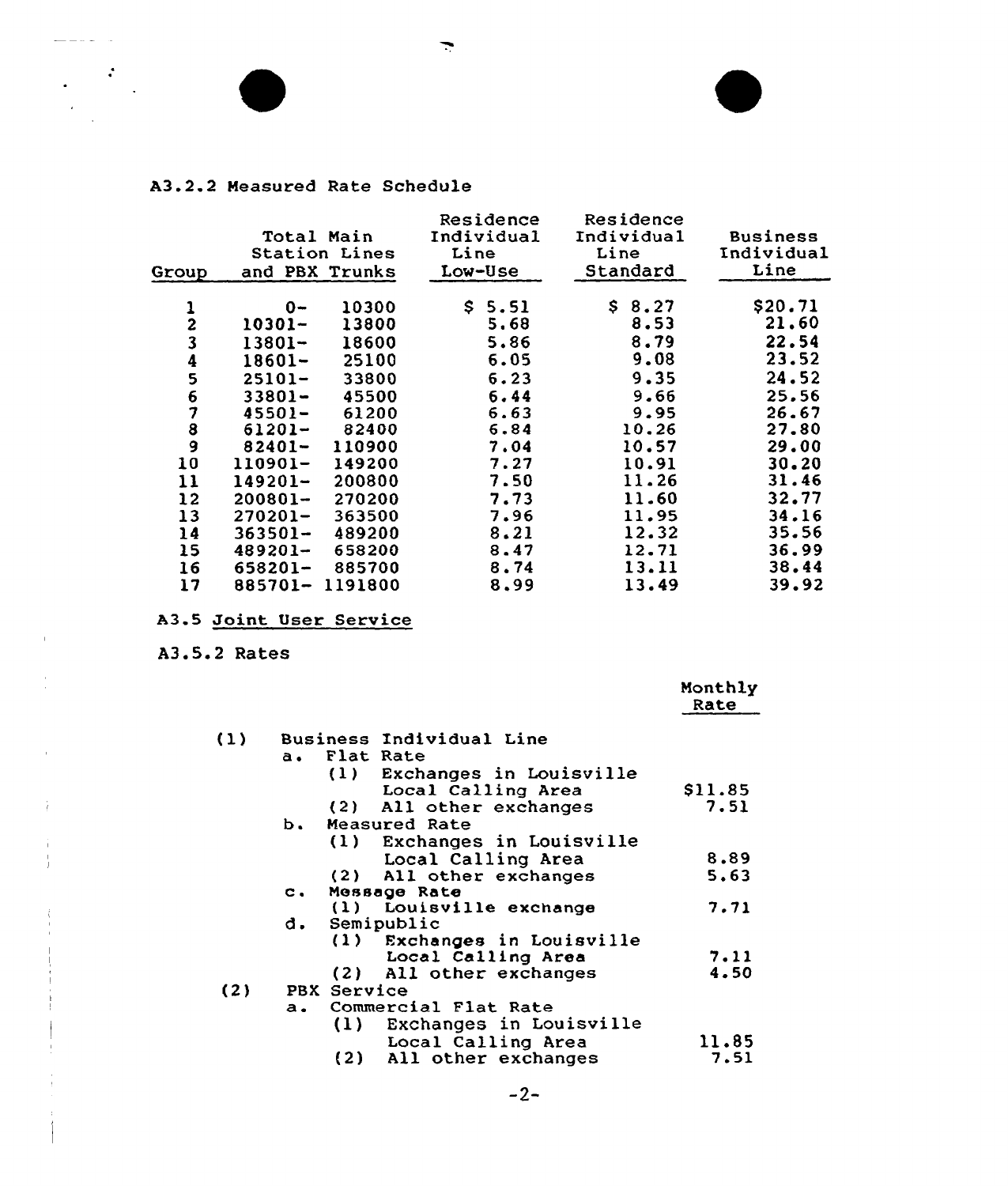

 $\label{eq:2} \frac{1}{2}\left(\frac{1}{2}\right)^2\frac{1}{2}\left(\frac{1}{2}\right)^2.$ 

 $\bullet$ 

 $\mathbf{w}_i$  is a set of  $\mathbf{w}_i$  . We set  $\mathbf{w}_i$ 



 $\bullet$  .

| (2) PBX Service (Cont'd)        |      |
|---------------------------------|------|
| <b>b.</b> Measured Rate         |      |
| Exchanges in Louisville<br>(1)  |      |
| Local Calling Area              | 8.89 |
| (2) All other exchanges         | 5.63 |
| (3)<br>Hotel PBX Service        |      |
| Message Rate<br>а.              |      |
| (1)<br>Exchanges in Louisville  |      |
| Local Calling Area              | 7.71 |
| (2) All other exchanges         | 5.10 |
| Permanent Guest or Tenant<br>b. |      |
| Maintaining a Residence in      |      |
| the Hotel (Message Rate)        |      |
| Exchanges in Louisville<br>(1)  |      |
| Local Calling Area              | 3.08 |
| (2) All other exchanges         | 2.04 |
| Measured Rate<br>$\mathbf{C}$ . |      |
| Exchanges in Louisville<br>(1)  |      |
| Local Calling Area              | 8.89 |
| (2) All other exchanges         | 5.63 |
| Permanent Guest or Tenant<br>d. |      |
| Maintaining a Residence in      |      |
| the Hotel (Measured Rate)       |      |
| (1)<br>Exchanges in Louisville  |      |
| Local Calling Area              | 3.56 |
| (2) All other exchanges         | 2.35 |
|                                 |      |

### A3.7 Monthly Exchange Rates

3. Nessage Rate Service

| Exchange                                                  | Individual<br>Line Monthly<br>Charge<br>Each Line |
|-----------------------------------------------------------|---------------------------------------------------|
| Louisville                                                | \$30.82                                           |
| A3.15 Trunk Lines                                         |                                                   |
| C. Hotel PBX Service                                      | Monthly Rate                                      |
| 1. Message Rate Service<br>a. Trunks (Both-way or Outward |                                                   |

- 
- Only), each<br>(1) First Trunk with an allowanc of 50 outward local message Exchanges in Louisville f.ocal Calling Area All other exchanges \$ 30.82 20.38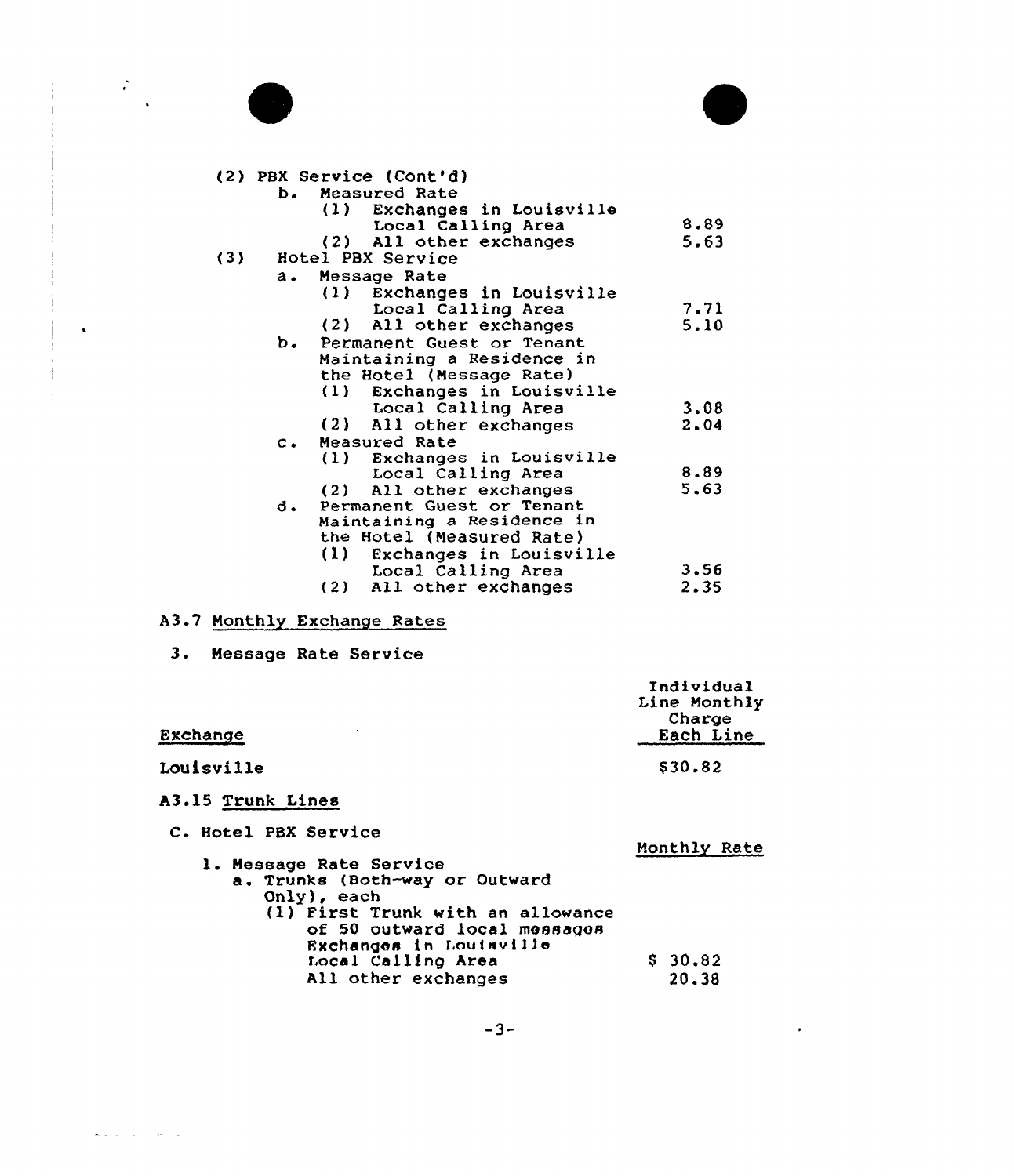

 $\label{eq:2} \frac{1}{2}\left(1-\frac{1}{2}\right)$ 



|  |  | <b>C. Hotel PBX Service (Cont'd)</b> |       |
|--|--|--------------------------------------|-------|
|  |  | (2) Additional truck without         |       |
|  |  | message allowance                    | 25.82 |
|  |  | Exchanges in Louisville              |       |
|  |  | Local Calling Area                   | 15.38 |
|  |  | All other exchanges                  |       |

### A4 SERVICE CHARGES

## A4.2 Schedule of Charges for Connecting, Moving, or Changin **Service**

|     |                                                                    | Res.    | <b>Business</b><br>Nonkey | Key     | PBX, CTX<br>& ESSX-1 |
|-----|--------------------------------------------------------------------|---------|---------------------------|---------|----------------------|
|     | A4.2.1 For connecting,<br>moving, or<br>changing ser-<br>vice      |         |                           |         |                      |
| a.  | Service Order-<br>ing Charge<br>per customer<br>request            |         |                           |         |                      |
| (2) | Premises visit                                                     |         |                           |         |                      |
|     | not required                                                       | \$17.50 |                           |         |                      |
| (3) | Record type                                                        |         |                           |         |                      |
|     | orders only                                                        | 12.50   |                           |         |                      |
| ь.  | Central Office<br>Line Connection<br>Charge, per<br>central office |         |                           |         |                      |
|     | line                                                               | 25.25   | \$28.25                   | \$28.25 | \$28.25              |
|     | A4.2.2 Number Changes                                              | 10.00   | 10.00                     | 10.00   | 10.00                |
|     |                                                                    |         |                           |         |                      |

#### A17 MOBILE TELEPHONE SERVICE

 $\sim 100$ 

A17.4 Rates

A17.4.1 Service Charges

a. Neasured Rate Nobile Service

(l) Local Service

 $-4-$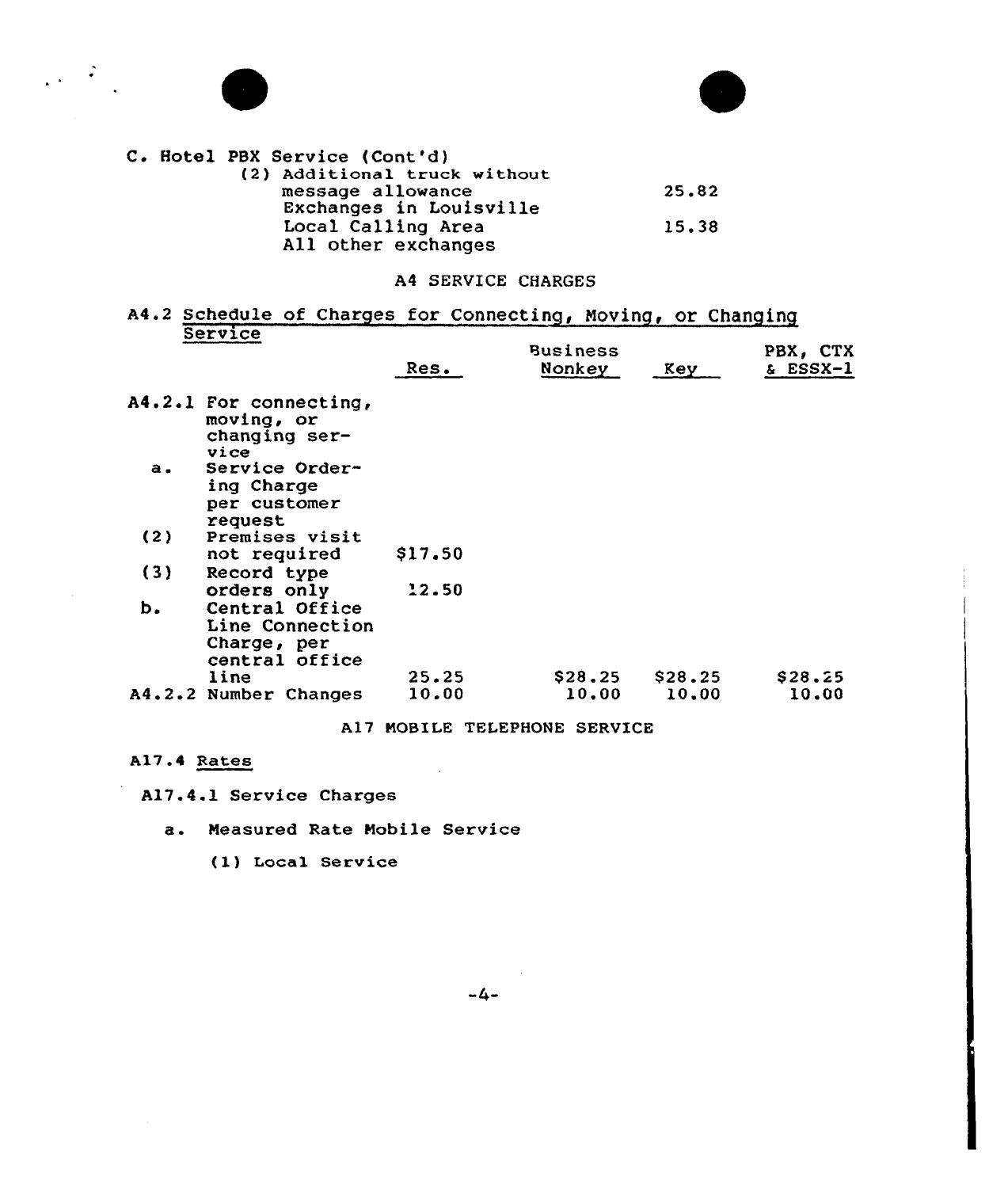# (1) Local Service (Cont'd}

\_ \_\_\_\_\_\_\_ . \_

 $\bullet$  $\mathbb{R}^2$ 

 $\mathbb{Z}$ 

 $\mathcal{L}$ 

 $\mathcal{A}$ 

| <b>Base Station</b>  | Mo. Rate for<br>Svc. Incl. 1 Hr.<br>of Use of the<br>Radio Link on a<br>Dial Basis |
|----------------------|------------------------------------------------------------------------------------|
|                      |                                                                                    |
| <b>Bowling Green</b> | \$33.31                                                                            |
| Frankfort            | 33.31                                                                              |
| Louisville           | 43.67                                                                              |
| Owensboro            | 33.31                                                                              |
| Paducah              | 33.31                                                                              |
| Pikeville            | 33.31                                                                              |
|                      | 33.31                                                                              |
| Winchester           | 33.31                                                                              |
| Prestonsburg         |                                                                                    |

## A100 OBSOLETE SERVICE OFFERINGS

### A100.64 Centrex Service

## A100.64.6 Rates

| Al00.64.6.2 Station Lines  | Schedule 1<br>Monthly<br>Rate | Schedule 2<br>Monthly<br>Rate |
|----------------------------|-------------------------------|-------------------------------|
| <b>(l) Centrex I</b>       |                               |                               |
| (a) Main Centrex Station   |                               |                               |
| Number Access, at the      |                               |                               |
| location with the          |                               |                               |
| largest number of          |                               |                               |
| main stations.             |                               |                               |
| (1) Exchange Access Charge |                               |                               |
| First 100 station          |                               |                               |
| lines, each                | \$8.01                        | \$11.92                       |
| Next 200 station           |                               |                               |
| lines, each                | 5.56                          | 8.27                          |
| Next 600 station           |                               |                               |
| lines, each                | 4.33                          | 6.49                          |
| Over 900 station           |                               |                               |
| lines, each                | 4.33                          | 6.49                          |
| (b) Main Centrex Station   |                               |                               |
| Number Access, at each     |                               |                               |
| additional location.       |                               |                               |
| (1) Exchange Access Charge |                               |                               |
| First 100 station          |                               |                               |
| lines, each                | 6.39                          | 9.53                          |
| Next 200 station           |                               |                               |
| lines, each                | 6.39                          | 9.53                          |
| Next 600 station           |                               |                               |
| lines, each                | 4.33                          | 6.49                          |
| Over 900 station           |                               |                               |
| lines, each                | 4.33                          | 6.49                          |
|                            |                               |                               |

Substitute page <sup>5</sup>